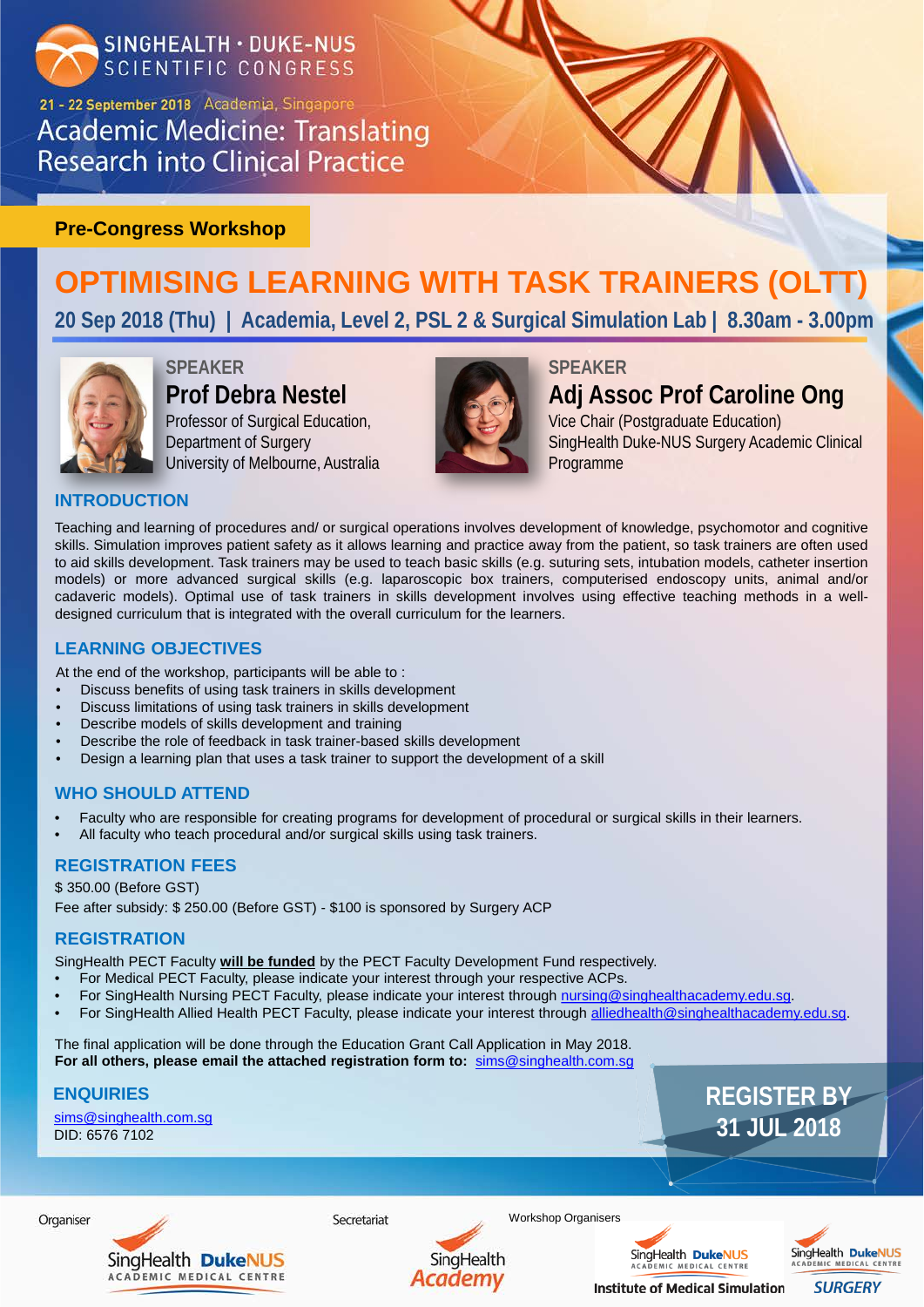

## **Institute of Medical Simulation**

### **Optimising Learning with Task Trainers (OLTT) REGISTRATION FORM**

| <b>COURSE DETAILS</b>                        |   |                                                                    |                 |                                |
|----------------------------------------------|---|--------------------------------------------------------------------|-----------------|--------------------------------|
| Course Date                                  | ÷ | 20 September 2018 (Thursday)                                       |                 | Course Time : 8.30am to 3.00pm |
| <b>REGISTRATION DETAILS</b>                  |   |                                                                    |                 |                                |
| Participant Name                             |   |                                                                    | NRIC / Fin No   | $\ddot{\phantom{1}}$           |
| Institution                                  |   |                                                                    | Department      |                                |
| Professional Reg. No.                        | ÷ | Doctors (MCR No.):                                                 | Nurses (SNB No) | $\ddot{\phantom{1}}$           |
| Job Designation                              |   |                                                                    |                 |                                |
| Email                                        |   |                                                                    | Contact No.     |                                |
| Dietary Requirement                          |   | $\Box$ No Preference $\Box$ Vegetarian                             |                 |                                |
| PAYMENT METHOD (Please indicate accordingly) |   |                                                                    |                 |                                |
| $\Box$ ISSUE INVOICE                         |   | $\Box$ Cheque                                                      |                 | $\Box$ NETS / CREDIT CARD      |
| (Please provide details below)               |   | (Payable to: Singapore Health Services Pte Ltd)                    |                 | (VISA /MASTERCARD only)        |
|                                              |   | Dlasse provide all required information below for invoice organism |                 |                                |

### Please provide all required information below for invoice creation

| Company Name                |    |                |              |              |         |  |
|-----------------------------|----|----------------|--------------|--------------|---------|--|
| Department                  |    |                |              |              |         |  |
| <b>Billing Address</b>      |    |                |              |              |         |  |
| Contact person (Attn To)    |    |                |              | Contact No:  |         |  |
| Email address               |    |                |              |              |         |  |
| ACRA / UEN No.              |    |                |              |              |         |  |
| Additional Details (if any) | ÷. | Cost Centre    | ÷            | Process Code | $\cdot$ |  |
|                             |    | Internal Order | $\mathbf{r}$ | PO No        |         |  |

### **CANCELLATION POLICY**

COURSE DETAILS

- Any cancellation or replacement must be conveyed to the Organiser in writing.
- Course fee is non-refundable for all cancellations notified after 22 August 2018.
- The Organiser reserves the right to cancel the workshop and fully refund the participants should unforeseen circumstances necessitate it.

#### **PLEASE NOTE THE FOLLOWING :**

SingHealth PECT Faculty **will be funded** by and the PECT Faculty Development Fund respectively.

- For Medical PECT Faculty, please indicate your interest through your respective ACPs.
- For SingHealth Nursing PECT Faculty, please indicate your interest through [nursing@singhealthacademy.edu.sg.](mailto:nursing@singhealthacademy.edu.sg)
- For SingHealth Allied Health PECT Faculty, please indicate your interest through [alliedhealth@singhealthacademy.edu.sg.](mailto:alliedhealth@singhealthacademy.edu.sg)

The final application will be done through the Education Grant Call Application in May 2018. **For all others, please email the attached registration form to:** [sims@singhealth.com.sg](mailto:sims@singhealth.com.sg)

The SingHealth Duke-NUS Institute of Medical Simulation (SIMS) is one of Singapore's largest simulation centres with a comprehensive range of simulation modalities, training programmes and cutting-edge facilities. SIMS is committed to delivering quality simulation training by providing a safe and supervised environment for healthcare professionals to sharpen their clinical skills. The institute draws upon the synergy of collective expertise, curriculum and resources in SingHealth and Duke-NUS. SIMS aims to be the leading global institution in medical simulation, pushing frontiers in medical education to advance patient care.